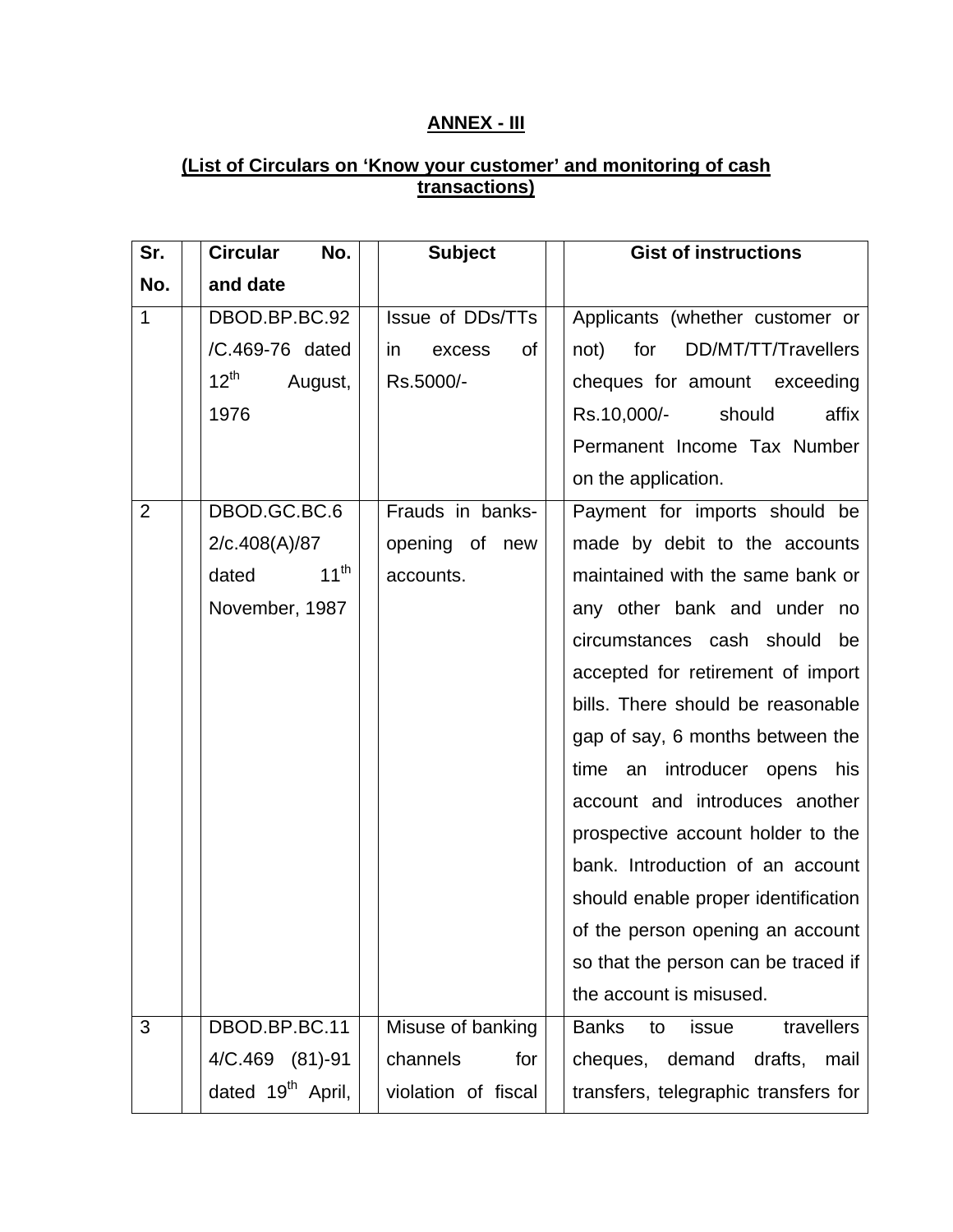| Sr.            | <b>Circular</b><br>No.   | <b>Subject</b>         | <b>Gist of instructions</b>            |
|----------------|--------------------------|------------------------|----------------------------------------|
| No.            | and date                 |                        |                                        |
|                | 1991                     | laws and evasion       | Rs. 50,000/- and above by debit to     |
|                |                          | of taxes $-$ Issue     | customers accounts or against          |
|                |                          | and payment of         | cheques only and not against           |
|                |                          | demand drafts for      | cash.                                  |
|                |                          | Rs.50,000<br>and       |                                        |
|                |                          | above.                 |                                        |
| $\overline{4}$ | DBOD.BC.20/17.           | Committee<br>to        | Banks advised to adhere to the         |
|                | 04.001/92 dated          | enquire<br>into        | prescribed norms and safeguards        |
|                | 25 <sup>th</sup> August, | various<br>aspects     | while opening accounts etc.            |
|                | 1992                     | relating to frauds     |                                        |
|                |                          | and malpractices       |                                        |
|                |                          | in banks.              |                                        |
| 5              | DBOD.BP.BC.60            | <b>Diversion</b><br>of | Banks to ensure that withdrawals       |
|                | /21.01.023/92            | working<br>capital     | credit/overdraft<br>from<br>cash       |
|                | 21st<br>dated            | funds.                 | strictly for<br>the<br>accounts<br>are |
|                | December, 1992           |                        | purpose for which the credit limits    |
|                |                          |                        | were sanctioned by them. There         |
|                |                          |                        | should be no diversion of working      |
|                |                          |                        | capital finance for acquisition of     |
|                |                          |                        | fixed<br>assets. investments in        |
|                |                          |                        | associate companies/ subsidiaries      |
|                |                          |                        | acquisition<br>of<br>shares,<br>and    |
|                |                          |                        | debentures, units of UTI and other     |
|                |                          |                        | funds<br>other<br>mutual<br>and        |
|                |                          |                        | investments in the capital market.     |
| 6              | DBOD.FMC.No.             | Monitoring of flow     | Banks to be vigilant and ensure        |
|                | 153/27.01.003/9          | of funds.              | bank<br>proper<br>end<br>οf<br>use     |
|                | 3-94 dated 1st           |                        | funds/monitoring flow<br>of funds.     |
|                | September, 1993          |                        | Banks to keep vigil over heavy         |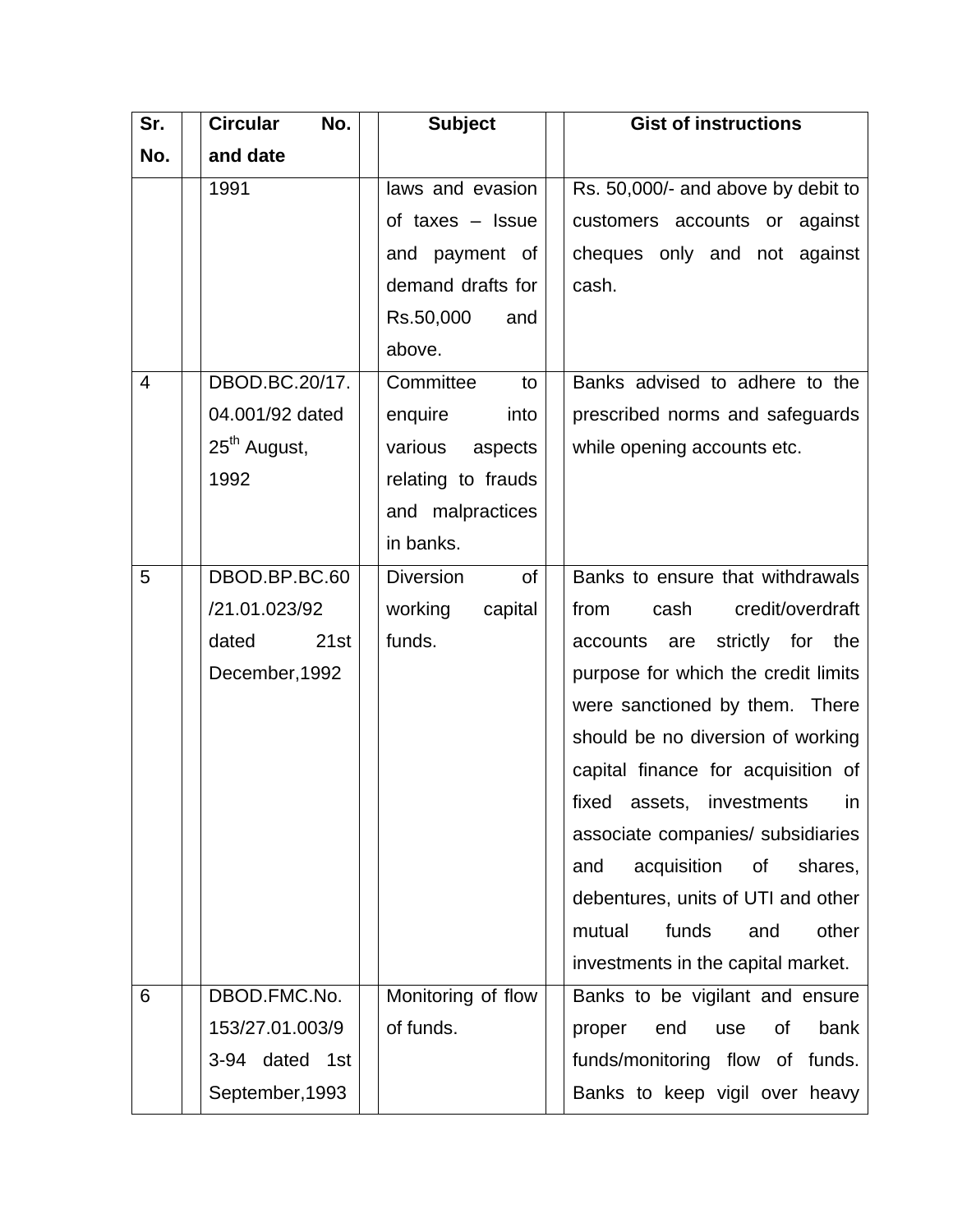| Sr.            | <b>Circular</b><br>No.        | <b>Subject</b>     | <b>Gist of instructions</b>            |
|----------------|-------------------------------|--------------------|----------------------------------------|
| No.            | and date                      |                    |                                        |
|                |                               |                    | withdrawals<br>cash<br>by<br>account   |
|                |                               |                    | holders<br>which<br>may<br>be          |
|                |                               |                    | disproportionate to their normal       |
|                |                               |                    | trade/business requirements and        |
|                |                               |                    | cases of unusual trends. Doubtful      |
|                |                               |                    | cases to be reported to DBOD,          |
|                |                               |                    | Regional office.                       |
| $\overline{7}$ | DBOD.GC.BC.1                  | Frauds in banks -  | Banks to be vigilant in opening        |
|                | 93/17.04.001/93               | Encashment<br>0f   | without<br>accounts<br>proper<br>new   |
|                | dated 18 <sup>th</sup>        | Interest/Dividend  | introduction, new accounts with        |
|                | November, 1993                | Warrants, Refund   | fictitious names and addresses.        |
|                |                               | Orders etc.        | Banks instructed to strictly adhere    |
|                |                               |                    | instructions issued on<br>the<br>to    |
|                |                               |                    | opening<br>and operating of bank       |
|                |                               |                    | accounts.                              |
| 8              | DBOD.GC.BC.2                  | The Committee to   | identification<br>while<br>Customer    |
|                | 02/17.04.001/93               | enquire<br>into    | opening<br>accounts<br>including       |
|                | dated 6 <sup>th</sup>         | various<br>aspects | obtaining<br>photographs<br>of<br>0f   |
|                | December, 1993                | relating to frauds | while<br>opening<br>customers          |
|                |                               | and malpractices   | accounts.                              |
|                |                               | in banks.          |                                        |
| 9              | DBOD.No.GC.B                  | The Committee to   | Clarifications<br>given<br>banks<br>to |
|                | C.46/17.04.001                | enquire<br>into    | regarding obtaining photographs        |
|                | dated 22 <sup>nd</sup> April, | various aspects    | of the depositors/account holder       |
|                | 1994                          | relating to frauds | authorised<br>to<br>operate<br>new     |
|                |                               | and malpractices   | with<br>effect<br>accounts<br>from     |
|                |                               | in banks.          | 1.1.1994.<br>Obtaining<br>of           |
|                |                               |                    | photographs would apply<br>to          |
|                |                               |                    | residents and non-residents and        |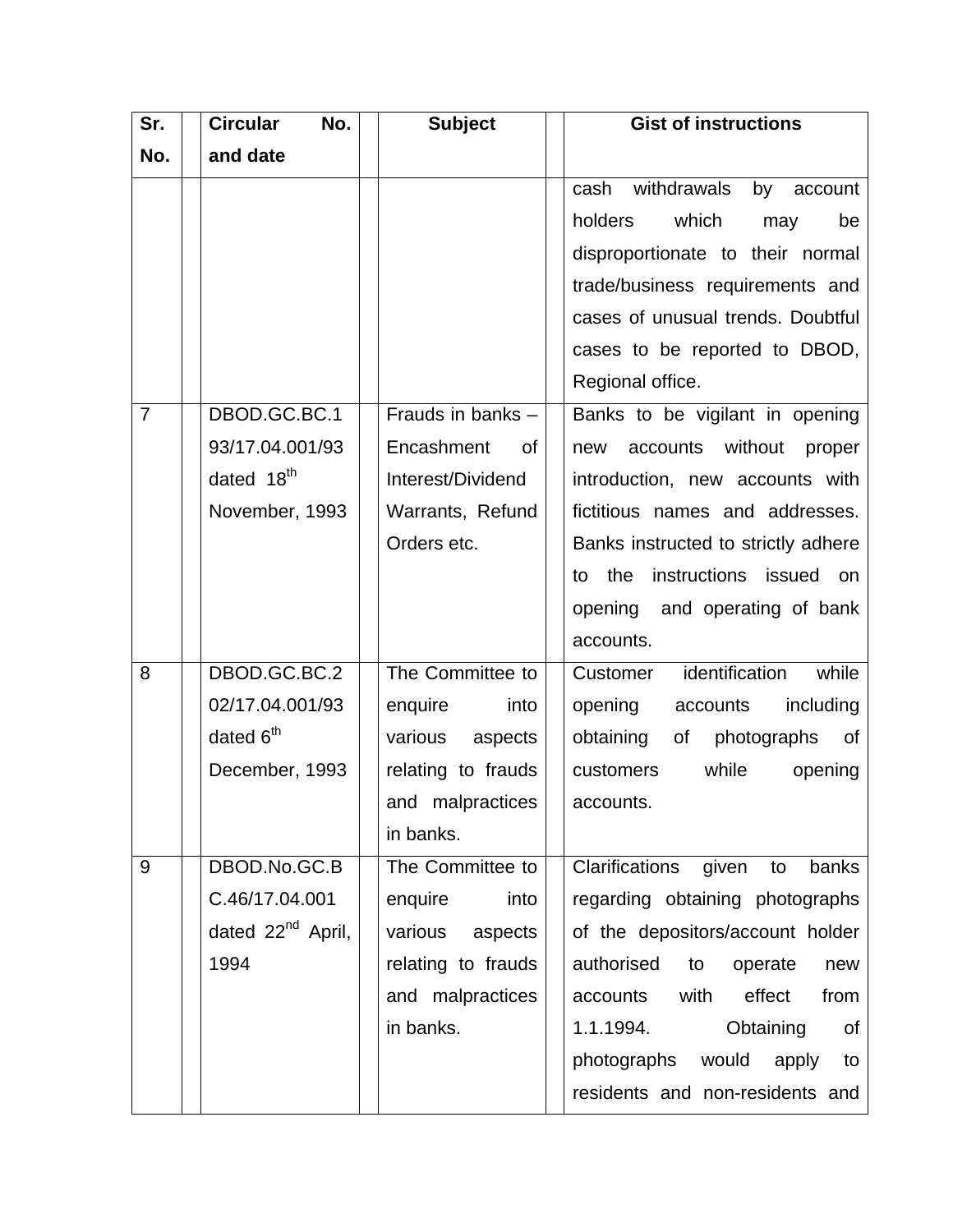| Sr. | <b>Circular</b><br>No.     | <b>Subject</b>    | <b>Gist of instructions</b>            |
|-----|----------------------------|-------------------|----------------------------------------|
| No. | and date                   |                   |                                        |
|     |                            |                   | all categories of deposits including   |
|     |                            |                   | fixed/recurring/cumulative deposit     |
|     |                            |                   | also<br>accounts<br>and<br>to<br>those |
|     |                            |                   | persons authorised to operate the      |
|     |                            |                   | accounts.                              |
| 10  | DBOD.BP.BC.10              | Fraudulent        | Banks to examine every request         |
|     | 6/21.01.001/94             | operations<br>in  | for opening joint accounts very        |
|     | 23 <sup>rd</sup><br>dated  | deposit accounts- | carefully, look into the purpose,      |
|     | September, 1994            | opening<br>and    | other relevant aspects relating to     |
|     |                            | collection<br>of  | business, the financial position of    |
|     |                            | cheques/pay       | the account holders and whether        |
|     |                            | orders etc.       | number of account holders are          |
|     |                            |                   | large. 'Generally crossed' cheques     |
|     |                            |                   | and payable to' order' should be       |
|     |                            |                   | collected<br>only<br>proper<br>on      |
|     |                            |                   | endorsement by the payee. Banks        |
|     |                            |                   | exercise care in collection of<br>to   |
|     |                            |                   | cheques of large amounts and           |
|     |                            |                   | ensure that joint accounts are not     |
|     |                            |                   | used for benami transactions.          |
| 11  | DBOD.BP.BC.57              | Frauds in banks - | Banks to introduce system of           |
|     | /21.01.001/95              | Monitoring<br>οf  | close watch of<br>deposit<br>new       |
|     | dated $4^{\text{th}}$ May, | deposit accounts. | accounts and monitoring of cash        |
|     | 1995                       |                   | withdrawals and<br>deposits<br>for     |
|     |                            |                   | Rs.10 lakh and above in deposit,       |
|     |                            |                   | credit<br>and<br>overdraft<br>cash     |
|     |                            |                   | accounts. Banks to keep record         |
|     |                            |                   | of details of these large cash         |
|     |                            |                   | transactions in a separate register.   |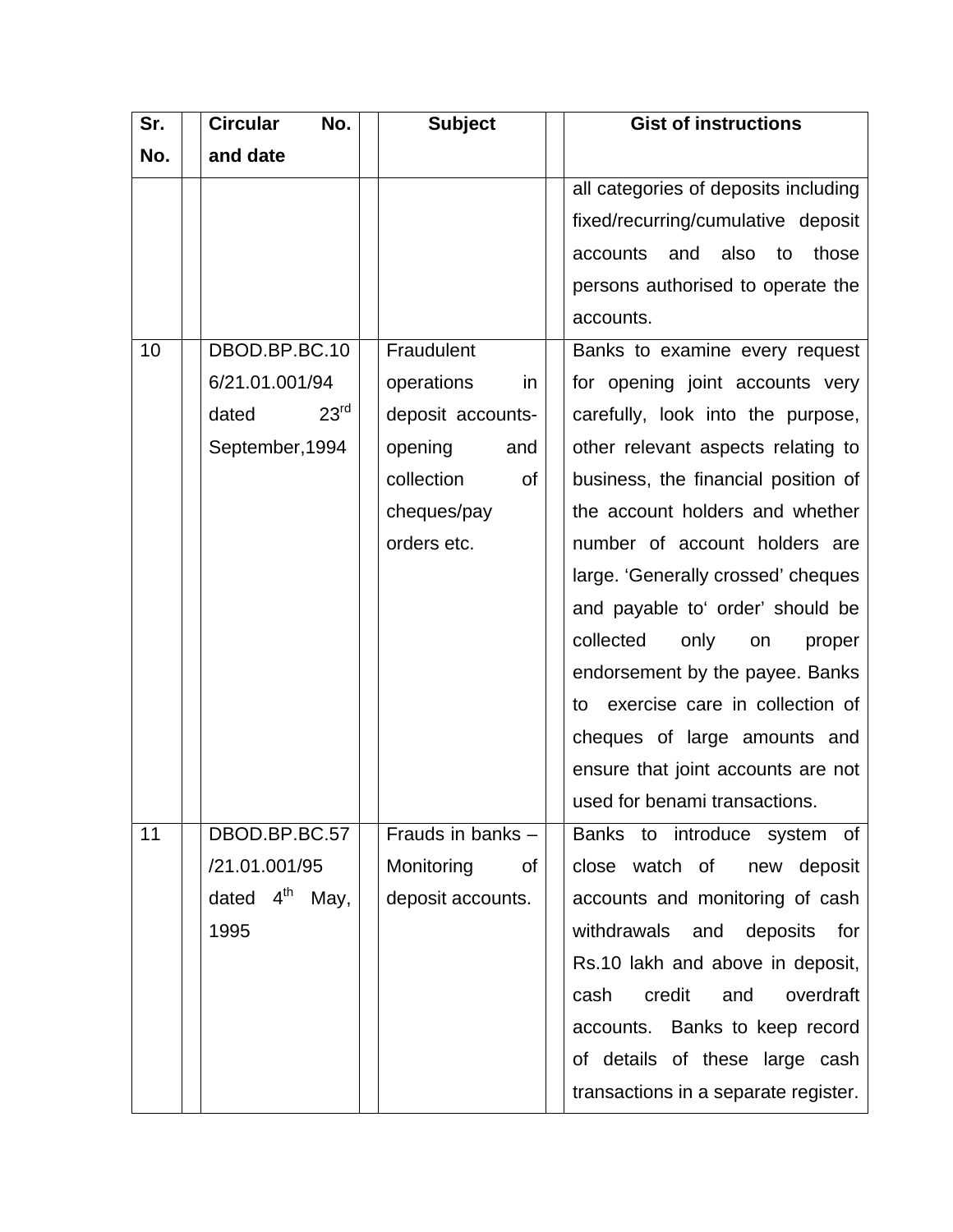| Sr. | <b>Circular</b><br>No.       | <b>Subject</b>              | <b>Gist of instructions</b>            |
|-----|------------------------------|-----------------------------|----------------------------------------|
| No. | and date                     |                             |                                        |
| 12  | DBOD.BP.BC.10                | Monitoring<br><b>of</b>     | Reporting of all cash deposits and     |
|     | 2/21.01.001/95               | Deposit Accounts.           | withdrawals of Rs.10 lakhs and         |
|     | dated 20 <sup>th</sup>       |                             | above with full details in fortnightly |
|     | September,                   |                             | statements by bank branches to         |
|     | 1995                         |                             | their<br>controlling<br>offices.       |
|     |                              |                             | Transactions of suspicious nature      |
|     |                              |                             | to be apprised to Head Office. RBI     |
|     |                              |                             | to look into these statements at       |
|     |                              |                             | the time of inspections                |
| 13  | DBOD.BP.BC.42                | Monitoring<br>cash          | Banks asked to submit feedback         |
|     | /21.01.001/96                | deposits<br>and             | on implementation of the system        |
|     | dated 6 <sup>th</sup> April, | withdrawals<br>οf           | of close monitoring of large cash      |
|     | 1996                         | <b>Rs.10</b><br>lakh<br>and | deposits and withdrawals of Rs.10      |
|     |                              | above<br>in                 | lakh and above.                        |
|     |                              | deposit/other               |                                        |
|     |                              | accounts.                   |                                        |
| 14  | DBOD.No.BP.B                 | Furnishing<br>of            | Banks should satisfy themselves        |
|     | C.12/21.01.023/              | data-violation<br>of        | that information sought will not       |
|     | $11^{th}$<br>98<br>dated     | secrecy                     | violate the laws relating to secrecy   |
|     | February 1998                | obligations.                | in banking transactions except         |
|     |                              |                             | under compulsion of law, duty to       |
|     |                              |                             | the public to disclose, where          |
|     |                              |                             | interest<br>bank<br>of<br>requires     |
|     |                              |                             | disclosure and where disclosure is     |
|     |                              |                             | made with the express or implied       |
|     |                              |                             | consent of the customer.               |
| 15  | DBS.FGV.BC.56                | Report<br>of<br>the         | Banks advised to implement the         |
|     | .23.04.001/98-99             | Study Group on              | main<br>recommendations of the         |
|     | dated 21 <sup>st</sup> June, | Large Value Bank            | Study Group on Large Value Bank        |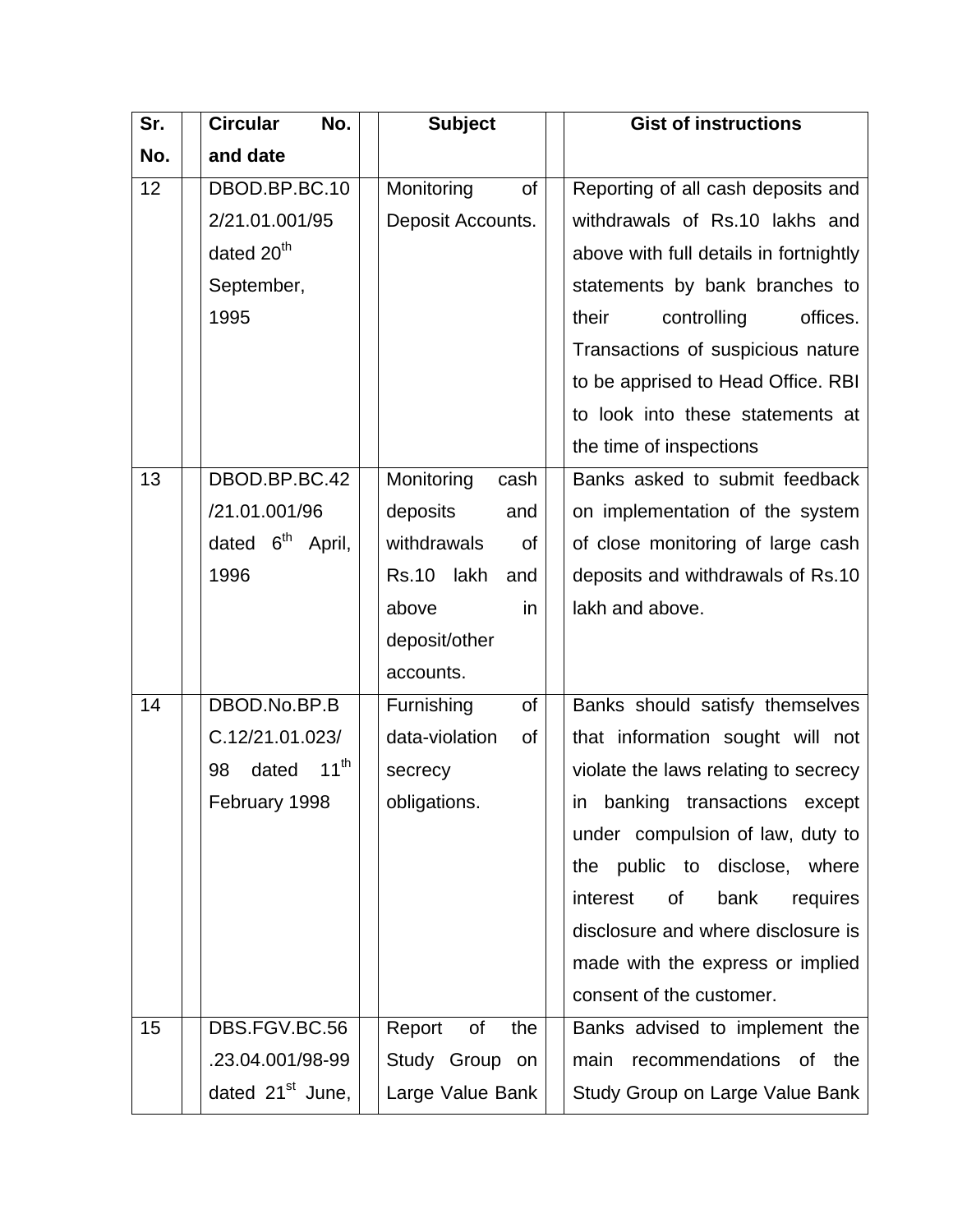| Sr. | <b>Circular</b><br>No.       | <b>Subject</b>             | <b>Gist of instructions</b>                |
|-----|------------------------------|----------------------------|--------------------------------------------|
| No. | and date                     |                            |                                            |
|     | 1999                         | Frauds.                    | Frauds.                                    |
| 16  | DBOD.COMP.B                  | Internet<br><b>Banking</b> | Banking facilities on Internet will        |
|     | C.No.130/07.03.              | India-<br>in               | subject to<br>be<br>the<br>existing        |
|     | 23/2000-01                   | Guidelines.                | regulatory framework.<br><b>Banks</b>      |
|     | dated $14^{\text{th}}$ June, |                            | having physical presence in India          |
|     | 2001                         |                            | only will be allowed to offer              |
|     |                              |                            | banking services over Internet to          |
|     |                              |                            | residents in India and any cross           |
|     |                              |                            | border transactions will be subject        |
|     |                              |                            | existing exchange control<br>to            |
|     |                              |                            | regulations. Banks to establish            |
|     |                              |                            | identity and also make enquiries           |
|     |                              |                            | about integrity and reputation of          |
|     |                              |                            | the prospective customer. Internet         |
|     |                              |                            | accounts should be opened only             |
|     |                              |                            | after proper introduction<br>and           |
|     |                              |                            | physical verification of the identity      |
|     |                              |                            | of the customer.                           |
| 17  | DBOD.BP.52/21.               | Prevention<br>of           | Banks should keep a watchful eye           |
|     | 01.001/2001-02               | Terrorism                  | on the transactions of the 23              |
|     | 5 <sup>th</sup><br>dated     | Ordinance, 2001-           | terrorist organisations listed in the      |
|     | December, 2001               | Implementation             | <b>Schedule</b><br>Ordinance.<br>the<br>to |
|     |                              | thereof.                   | Violations of the extant Acts or           |
|     |                              |                            | normal banking operations must             |
|     |                              |                            | be reported to the appropriate             |
|     |                              |                            | authorities under the Ordinance            |
|     |                              |                            | under advice to RBI. Banks to              |
|     |                              |                            | undertake 'due<br>diligence'<br>in         |
|     |                              |                            | respect of the 'KYC' principle.            |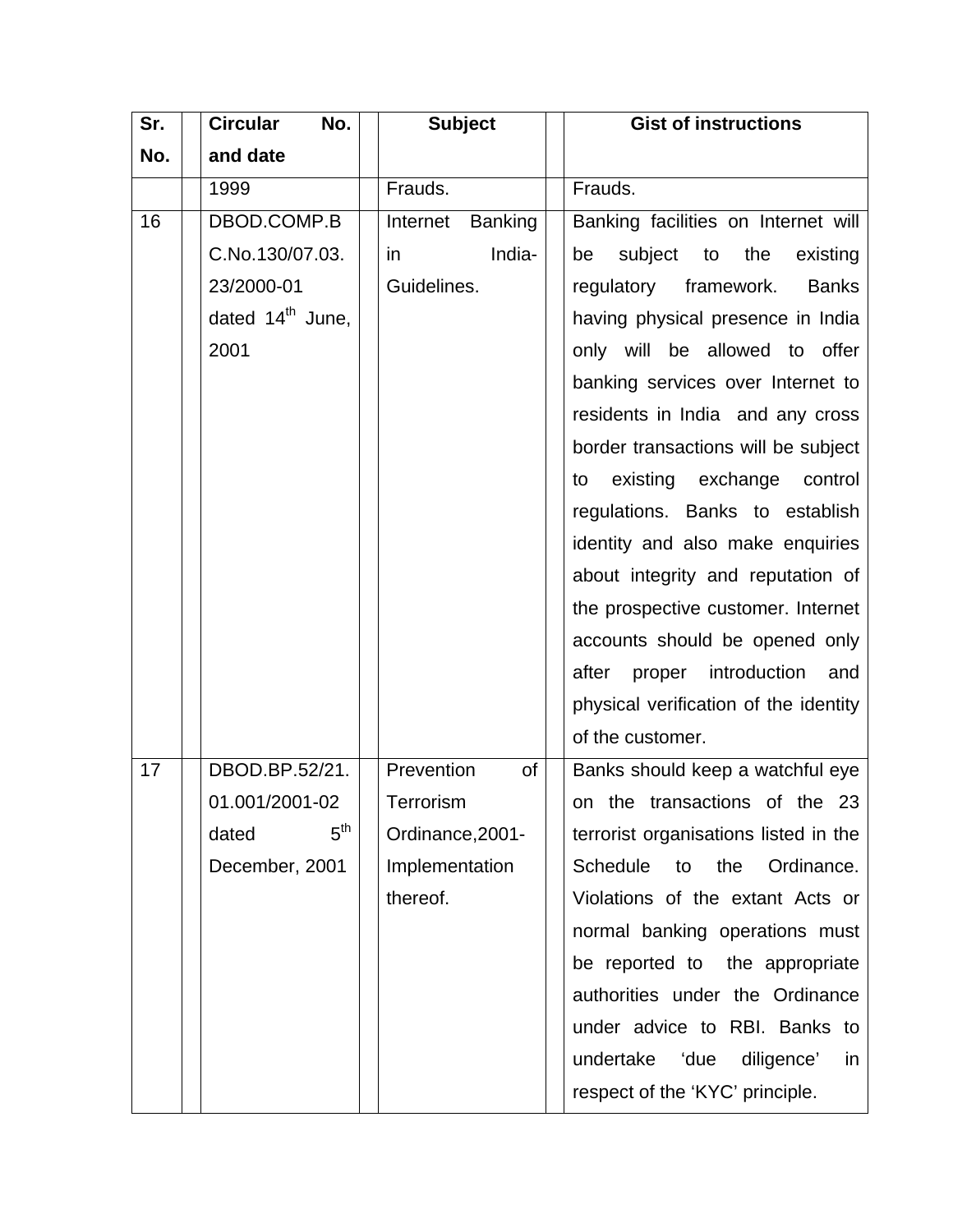| Sr. | <b>Circular</b><br>No. | <b>Subject</b>           | <b>Gist of instructions</b>              |
|-----|------------------------|--------------------------|------------------------------------------|
| No. | and date               |                          |                                          |
|     |                        |                          |                                          |
| 18  | DBOD.AML.BC.           | Freezing of funds        | of individuals<br><b>Accounts</b><br>and |
|     | 89/14.01.001/20        | pursuant<br>to           | entities<br>listed<br>should<br>be       |
|     | 01-02 dated $15th$     | United<br><b>Nations</b> | immediately frozen as informed by        |
|     | April, 2002            | Security Council         | the Security Council Sanctions           |
|     |                        | Resolution, 1390.        | Committee of the UN. If any              |
|     |                        |                          | transaction is detected involving        |
|     |                        |                          | any of these entities, banks to          |
|     |                        |                          | report to RBI promptly for               |
|     |                        |                          | necessary action.                        |
|     |                        |                          |                                          |
| 19  | DBOD.AML.BC.           | Monitoring<br><b>of</b>  | Banks should ensure that no new          |
|     | No.102/14.01.00        | accounts                 | accounts are opened by banned            |
|     | 1/2001-02 dated        | compliance<br>with       | organisations. Banks to strictly         |
|     | $10^{th}$ May, 2002    | instructions.            | adhere to the extant guidelines          |
|     |                        |                          | regarding opening and monitoring         |
|     |                        |                          | of accounts. Banks to confirm            |
|     |                        |                          | having issued instructions for           |
|     |                        |                          | immediate compliance by the              |
|     |                        |                          | branches and controlling offices.        |
| 20  | DBOD.AML.BC.           | <b>Guidelines</b><br>on  | KYC. The<br>circular on<br>First         |
|     | 18/14.01.001/20        | "Know<br>Your            | identification<br>should<br>customer     |
|     | 02-03 dated            | Customer"                | verification<br>through<br>entail<br>an  |
|     | August 16, 2002        | norms and "Cash          | introductory reference from an           |
|     |                        | transactions"            | existing account holder/a person         |
|     |                        |                          | known to the bank or on the basis        |
|     |                        |                          | of documents provided by the             |
|     |                        |                          | customer. The Board of Directors         |
|     |                        |                          | of the banks should have in place        |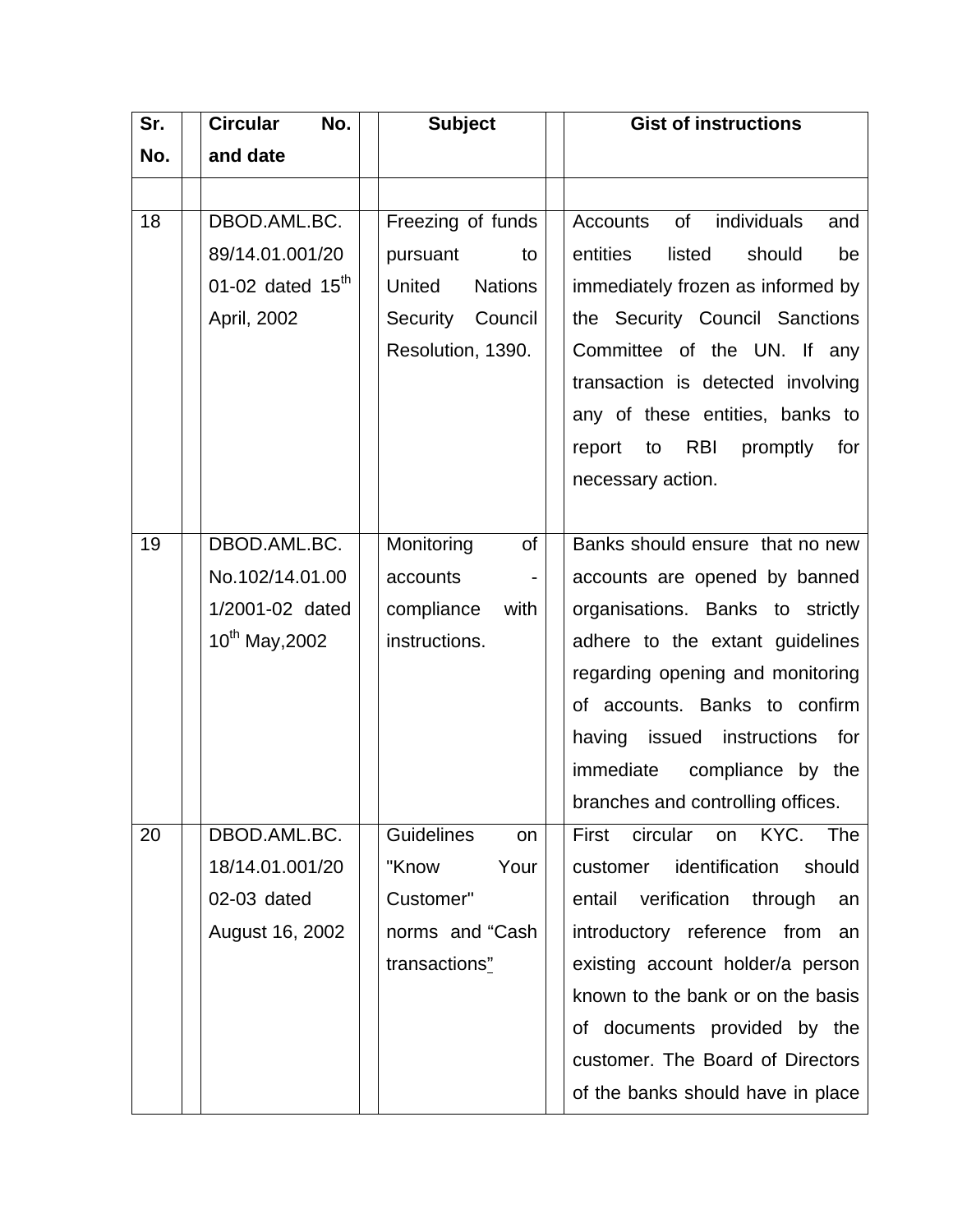| Sr. | <b>Circular</b><br>No.                                                                 | <b>Subject</b>                                                                                  | <b>Gist of instructions</b>                                                                                                                                                                                                                                                                                                                                                                    |
|-----|----------------------------------------------------------------------------------------|-------------------------------------------------------------------------------------------------|------------------------------------------------------------------------------------------------------------------------------------------------------------------------------------------------------------------------------------------------------------------------------------------------------------------------------------------------------------------------------------------------|
| No. | and date                                                                               |                                                                                                 |                                                                                                                                                                                                                                                                                                                                                                                                |
|     |                                                                                        |                                                                                                 | adequate policies that establish<br>procedures to verify the bonafide<br>identification<br>of<br>individual/<br>corporates opening an account.<br>Branches of banks are required to<br>report all cash deposits and<br>withdrawals of Rs.10 lakhs and<br>above as well as transactions of<br>suspicious nature with full details<br>in fortnightly statements to their<br>controlling offices. |
| 21  | DBOD.NO.AML.<br>BC.58/14.01.001<br><u>/2004-05</u><br>dated<br>November<br>29,<br>2004 | 'Know Your<br>Customer' (KYC)<br>Guidelines-<br>Anti<br>Money<br>Laundering<br><b>Standards</b> | Our guidelines were revisited to<br>make those compliant with FATF<br>recommendations<br><b>Basel</b><br>and<br>Committee Report on CDD. Four<br>pronged approach was prescribed<br>banks based on Customer<br>to<br>Acceptance Policy,<br>Customer<br>Identification<br>Procedure,<br>Monitoring of Transaction and<br>Risk Management.                                                       |
| 22  | DBOD.NO.AML.<br><b>BC.28</b><br>/14.01.001/2005-<br><b>06 dated August</b><br>23, 2005 | <b>Know Your</b><br>Customer<br><b>Guidelines-Anti-</b><br>Money aundering<br><b>Standards</b>  | KYC guidelines<br>document<br>on<br>requirement were<br>for<br>relaxed<br>people belonging to financially<br>disadvantageous sections in the<br>society, who could open account<br>with introductory reference.                                                                                                                                                                                |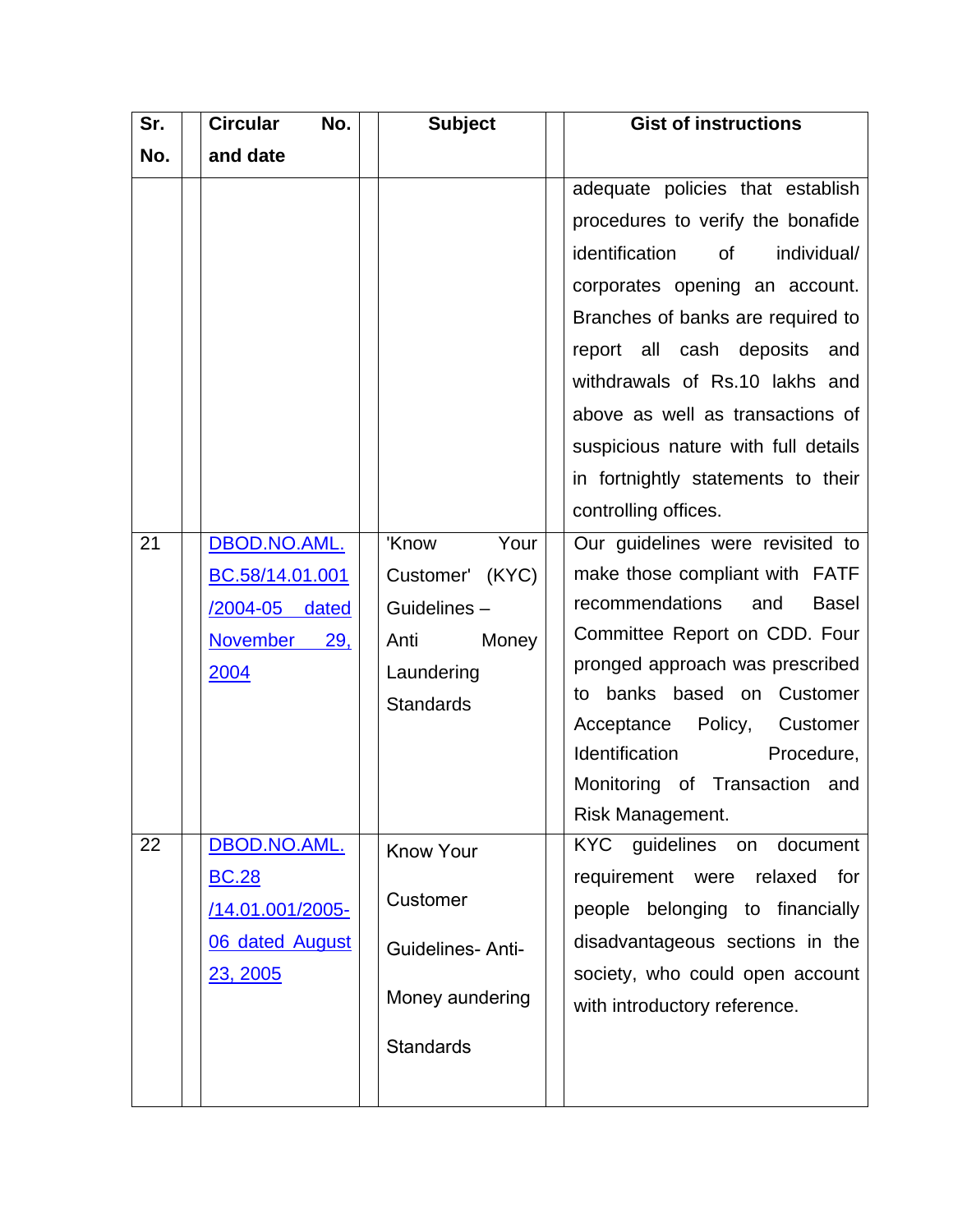| Sr. | <b>Circular</b><br>No.      | <b>Subject</b>     | <b>Gist of instructions</b>           |
|-----|-----------------------------|--------------------|---------------------------------------|
| No. | and date                    |                    |                                       |
| 23  | DBOD.NO.AML.                | Prevention<br>of   | Reporting mechanism and formats       |
|     | BC.63/14.01.001             | Money              | were prescribed to banks to report    |
|     | /2005-06<br>dated           | Laundering<br>Act, | cash and suspicious transactions      |
|     | February<br>15,             | 2002 - Obligation  | to Financial Intelligence Unit- India |
|     | 2006                        | of banks in terms  | (FIU-IND).                            |
|     |                             | of Rules notified  |                                       |
|     |                             | thereunder         |                                       |
| 24  | DBOD.AML.BC.                | Wire transfers     | Banks were advised to ensure          |
|     | No.77/<br>14.01.001 /       |                    | that all wire transfers involving     |
|     | 2006-07                     |                    | domestic and cross boarder fund       |
|     | April 13, 2007              |                    | transfers are accompanied by full     |
|     |                             |                    | originator information.               |
| 25  | DBOD.AML.BC.                | Know<br>Your       | Revised guidelines on KYC/AML         |
|     | No. 63/<br>14.01.001/2007-  | (KYC)<br>Customer  | issued<br>review<br>of<br>risk<br>on  |
|     | 08 dated                    | Norms/Anti         | categorization<br>of<br>customers;    |
|     | <b>February 18,</b><br>2008 | Money              | periodical updation of customer       |
|     |                             | Laundering (AML)   | identification data and screening     |
|     |                             | Standards/Comba    | mechanism for recruitment /hiring     |
|     |                             | ting of Financing  | process of personnel.                 |
|     |                             | Terrorism<br>οf    |                                       |
|     |                             | (CFT)              |                                       |